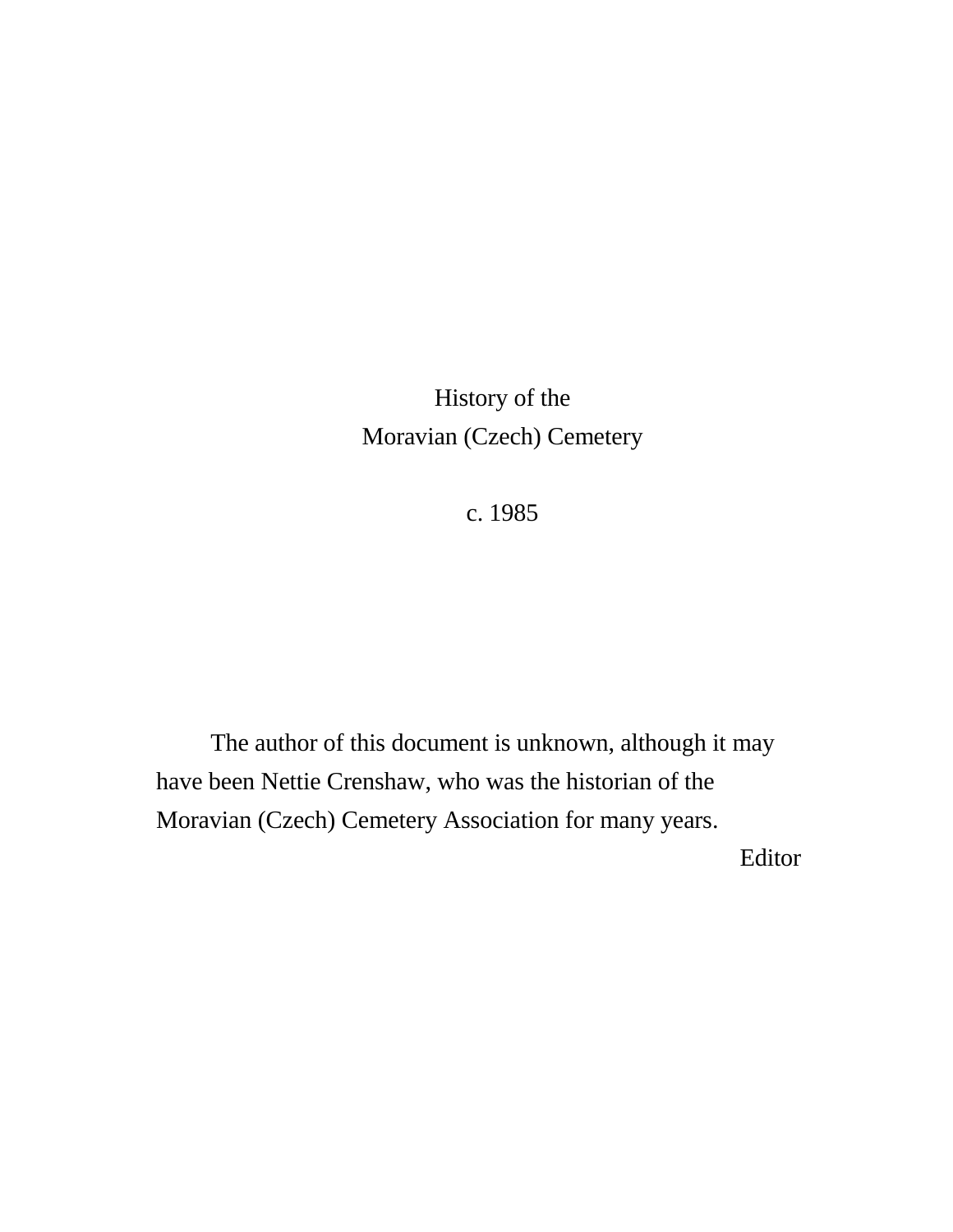The Moravian (Czech) Cemetery is located in the Steep Hollow community, about 3 or 4 miles east of Bryan, Texas, in Brazos County. The cemetery is part of a League of Land granted by the Mexican Government to J. W. Scott by instrument dated November 23, 1832, filed for record on January 5,  $1853.<sup>1</sup>$  Scott, by Deed dated March 26, 1873, $^2$  conveyed the western one-half of such League to Mary C. Goodwin. Goodwin, by Deed dated March 29, 1873,<sup>3</sup> conveyed same to M. W. McGraw, B. H. Davis, T. J. Beall and Harvey Mitchell.

The said McGraw, et al., conveyed several other tracts out of this western half of the Scott League and then, by Deed dated April 13, 1875, $4$  B. H. Davis and T. J. Beall conveyed their remaining interest to M. W. McGraw. McGraw conveyed an undivided 1/6 interest of same to W. B. Forman by Deed dated July 27, 1877. $^5$ 

The remaining undivided interest owned by Harvey Mitchell apparently became subject to a bankruptcy proceeding in the United States District Court for the Western District of Texas. There is a deed dated April 29, 1876, $^6$  from David McIntosh to James H. Batte. It is recited therein that such sale is being made pursuant to an Order entered in such court and that such undivided interest, along with other land, was therefore thereby conveyed. Batte, by Deed dated

 Vol. D, Page 181, Deed Records, Brazos County, Texas Vol. N, Page 385, Deed Records, Brazos County, Texas Vol. N, Page 387, Deed Records, Brazos County, Texas Vol. P, Page 495, Deed Records, Brazos County, Texas Vol. R, Page 286, Deed Records, Brazos County, Texas Vol. Q, Page 465, Deed Records, Brazos County, Texas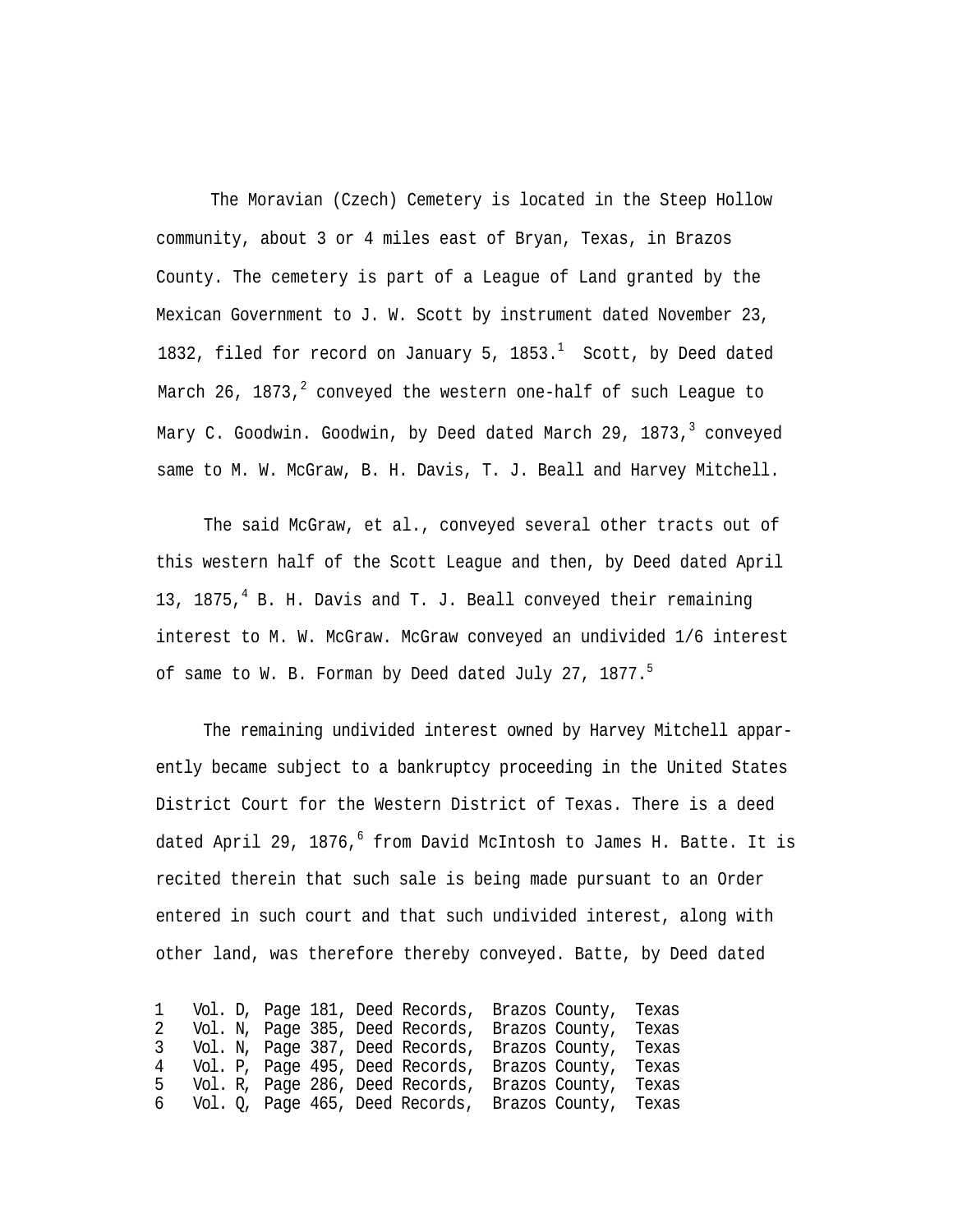July 29, 1876,<sup>7</sup> sold same to the above-mentioned W. B. Forman.

Then the said M. W. McGraw and W. B. Forman joined in a Deed dated November 6, 1880,  $8$  to convey a 124-acre tract to Josef Stasta (sic).

Out of such 124-acre tract, Josef Stasta on December 23, 1889,<sup>9</sup> conveyed 1 acre to Joseph Mekeska, as President of the Moravian Brothers Burial Ground. As specified in the Deed, this land was to be used exclusively for a Moravian graveyard. Thereafter, the Deed Records reflect nothing whatsoever with respect to this tract, or the apparent owner thereof. It is not known who succeeded Joseph Mekeska as President of the Moravian Brothers Burial Ground.

In later years the care of the cemetery was assumed by A. B. Syptak who was County Clerk of Brazos County from 1940 to 1966. His father-inlaw, Josef Nedbalek, and infant Siptak (sic) cousins are buried in this cemetery.

After A. B. Syptak died, the care and maintenance of the cemetery was assumed by Dr. Charles L. Novosad, a practicing physician of geriatrics and general medicine, of Pojoaque, New Mexico. Dr. Novosad's great grandfather is buried in this cemetery.

In February of 1983, Dr. Novosad called a meeting of some of the descendants of those who are buried in this cemetery for the purpose of

<sup>7</sup> . Vol. Q, Page 464, Deed Records, Brazos County, Texas 8 Vol. 7, Page 16, Deed Records, Brazos County, Texas 9 Vol. 7, Page 40, Deed Records, Brazos County, Texas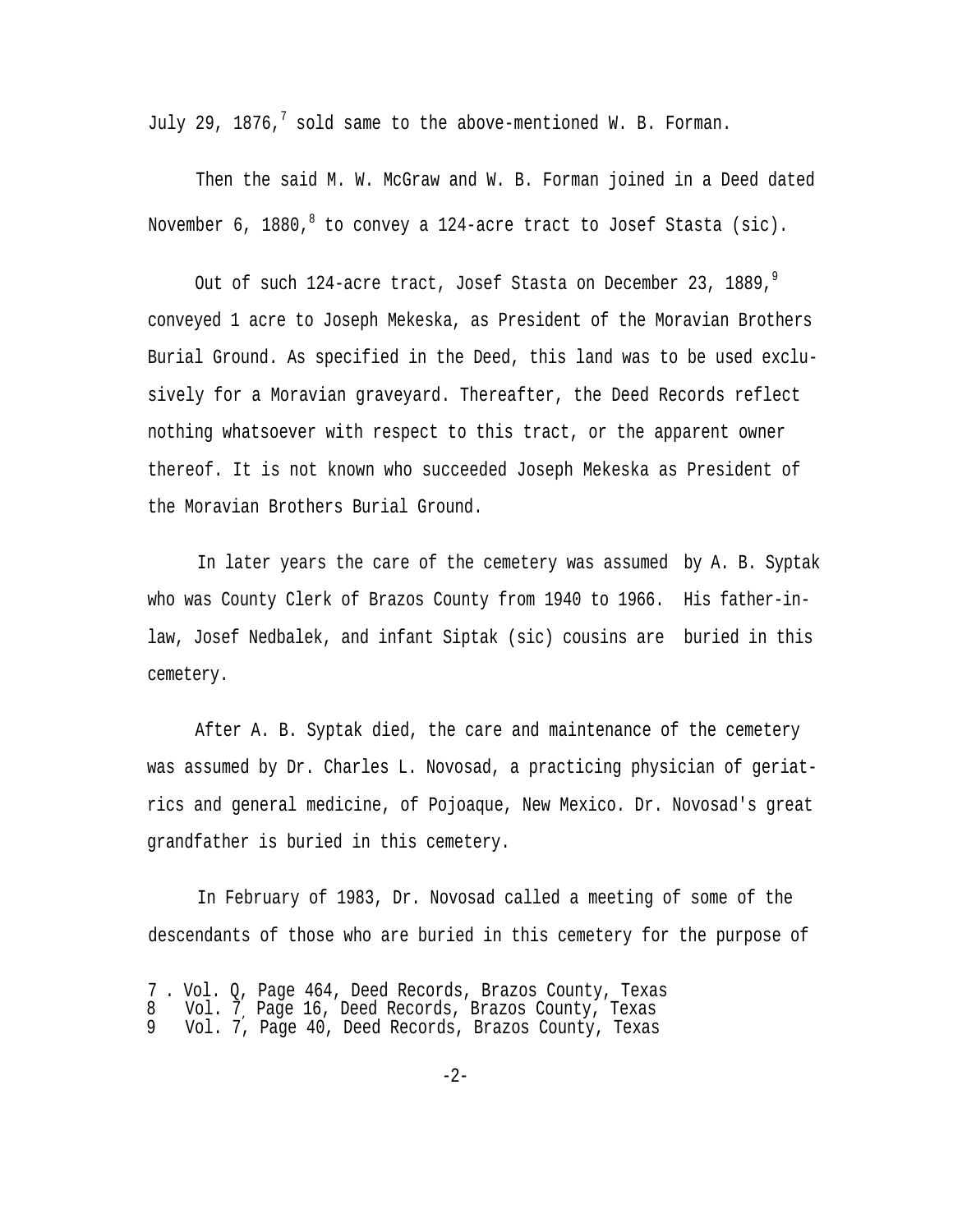continuing the care of this historically old cemetery. At this meeting he presented a proposed Constitution and By-Laws for the formation of a Moravian (Czech) Cemetery Association. The purpose of this organization was to include the maintenance of the cemetery, historical preservation and consideration for declaring this a State Historical Cemetery. At this meeting, the Constitution and By-Laws were adopted and officers, Board Directors, legal counsel and consultants were elected.

On March 28, 1983, the Moravian (Czech) Cemetery Association received from the Secretary of State, State of Texas, the Certificate of Incorporation of Moravian (Czech) Cemetery of Steep Hollow, Texas, Charter Number 648907.

During the time A. B. Syptak was caring for the cemetery, a chain link fence was erected around .15 acres of the one-acre tract. In 1985, the Moravian (Czech) Cemetery Association had the tract resurveyed and a chain link fence built to include the entire one acre.

At the present time, access to the cemetery is through the remainder of the original 124-acre tract, which is currently owned by H. P. Dansby, Jr. The Moravian (Czech) Cemetery Association is currently attempting to establish a right-of-way to the cemetery.

There are 15 graves with 11 markers. One of the markers includes graves for 4. This marker apparently was placed much later than the time of the deaths. It is of more modern design, and it is not inscribed in Czech. All of the other markers in the cemetery are inscribed in

 $-3-$